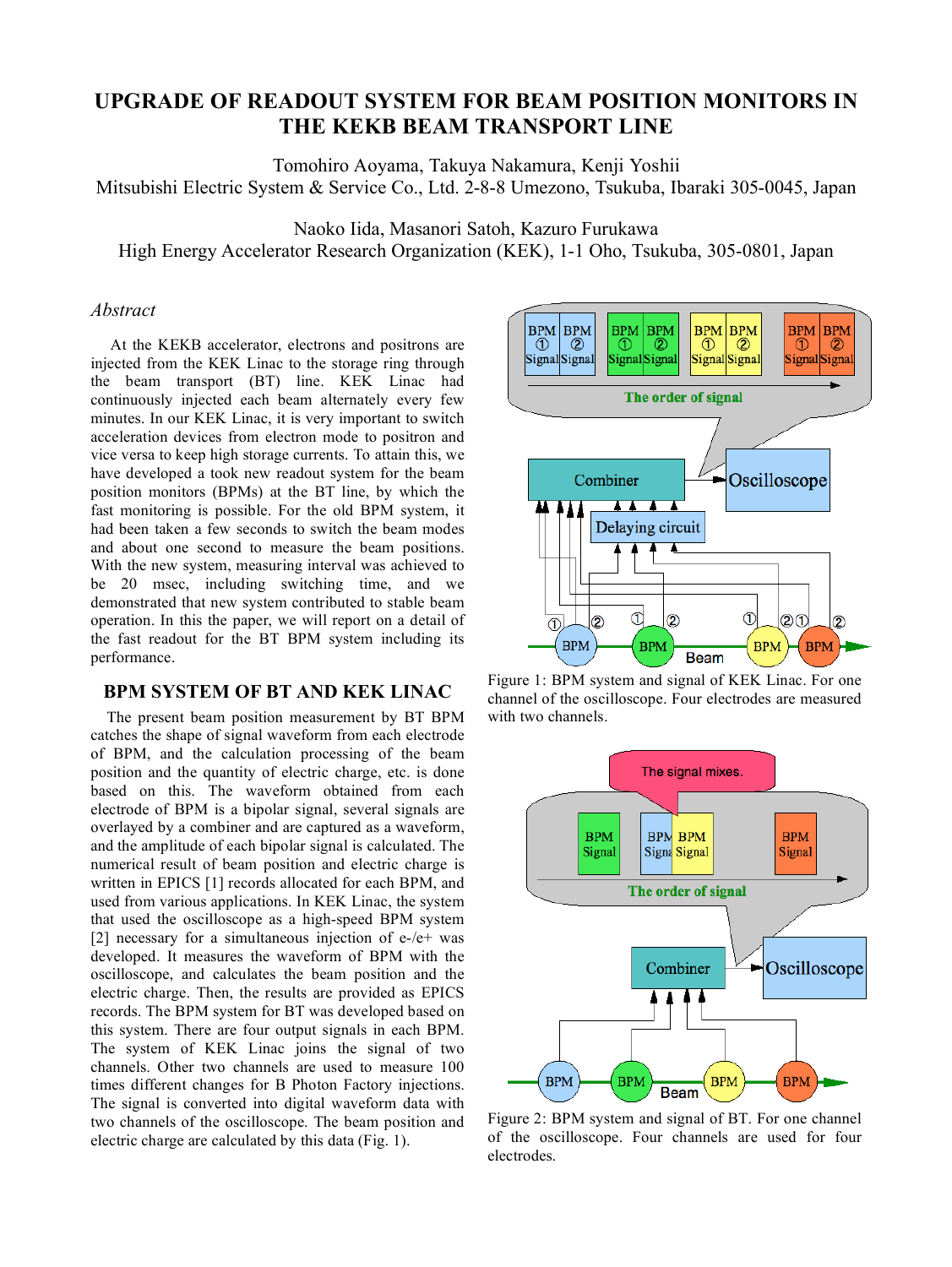In BT, the waveform of four electrodes of BPM is measured with an individual channel of 4ch oscilloscope, and the BPM signal from four electrodes is processed. Each oscilloscope processes 32 BPMs. And, the interval of the BPM signal is not constant. Therefore, the part where the signal cannot be correctly measured can be done by collecting signals concerning two electrodes of BPM in BT. Then, the signal concerning four electrodes is individually processed (Fig. 2).

# **INSTALLATION OF EPICS ENVIRONMENT ON OSCILLOSCOPE**

The oscilloscope uses Windows XP as OS. The software of the oscilloscope works as an application of Windows XP. To run the BPM software on this oscilloscope, the EPICS environment was set up. Cygwin [3] was installed as development software for the EPICS environment of the oscilloscope. The version of EPICS used version 3.14.8.2 where confirming the operation of the oscilloscope was taken at KEK Linac. Moreover, because the BPM software was written by C language, MS-Visual Studio was installed.



Figure 3: Process of BPM signal.

#### **SOFTWARE FOR BT BPM**

The original software was developed for BPM of KEK Linac. Some modifications were done for BT BPM.

The changes are as follows.

- The input channel of the oscilloscope is changed from two channels to four channels.
- The maximum number of BPM that can be measured is changed to 32.
- EPICS record of the waveform data of each channel of the oscilloscope is made.
- Adjustment of position that waveform when BPM software works cuts out.

In KEK Linac, the waveform cutout position cannot be adjusted while the BPM software is working. Therefore, it was necessary to reactivate the program in the adjustment of a waveform cutout position.

### **BEAM TEST**

The BPM measurement examination using an actual beam was performed with software for BT changed as above. As a result (Table 1), it was confirmed not to operate normally in the beam repetition more than 25 Hz. The cause was investigated.

- In KEK Linac, four BPM signals were processed with one oscilloscope.
- The load of the calculation processing etc. rose because it processed 32 BPM signals in BT.

When the number of BPM measured was experimentally reduced by half to 16, it operated at 50 Hz.

However, the number of BPM is returned to 32 because the number of BPM cannot be decreased, and it looks for the item that decreases processing in actual operation.

| Tuolo II Termodion Caledine at Operation Speed                                |                              |  |  |  |  |
|-------------------------------------------------------------------------------|------------------------------|--|--|--|--|
| <b>Before improving software</b>                                              | It operates by 27 Hz or more |  |  |  |  |
| Before improving software (Half of BPM) It operates by 50 Hz or more          |                              |  |  |  |  |
| Deletion of unnecessary EPICS RECORD It operates by 36 Hz or more             |                              |  |  |  |  |
| Deletion of processing not used in present BT.   It operates by 37 Hz or more |                              |  |  |  |  |
| <b>Roth are executed</b>                                                      | It operates by 47 Hz or more |  |  |  |  |

Table 1: Verification Outcome at Operation Speed

Table 2: e-/e+ Beam Repetition when in Operation. And processing of BPM software. (Before improving software.)

|                 | $ e-$ : 0 Hz (None) $ e-$ : 1 ~ 5 Hz |                | $e-: 12.5 Hz$ | $e - 25$ Hz | $ e-: 50 Hz$ |
|-----------------|--------------------------------------|----------------|---------------|-------------|--------------|
| e+: 0 Hz (None) |                                      |                |               |             |              |
| $e+$ : 1~5 Hz   |                                      |                |               |             |              |
| e+: 12.5 Hz     |                                      | $\circledcirc$ | O             |             |              |
| $e+$ : 25 Hz    |                                      |                | $\odot$       |             |              |
| e+: 50 Hz       |                                      |                |               |             |              |

Operation frequency of repetition of beam injection **Processing of BPM software** 

©: It uses it frequently. O: It uses it.  $\triangle$ : It uncommonly uses it Normal performance It is not possible to follow. (No mistake)

It occasionally makes a mistake.

 $-$ : not applicable.

not applicable.